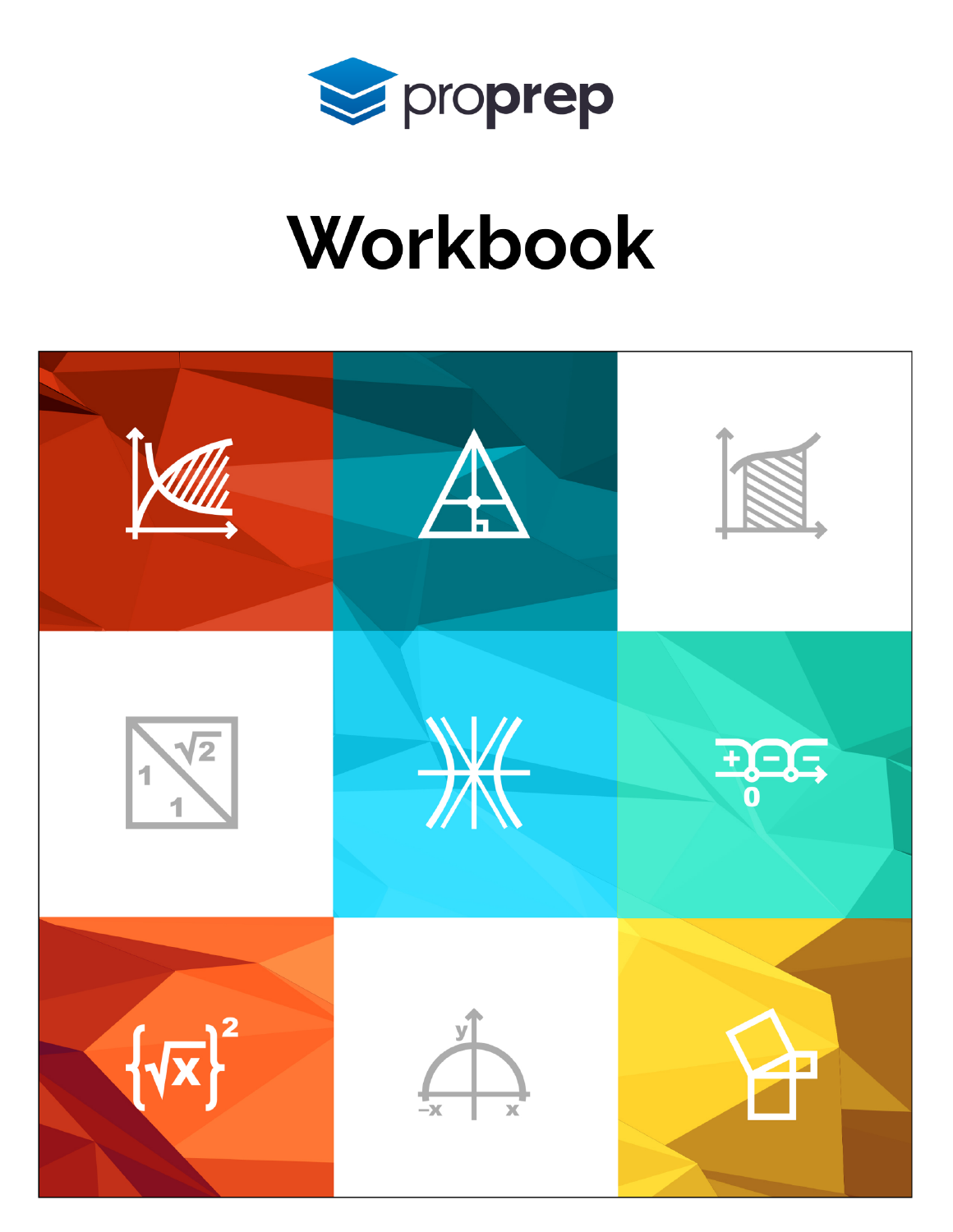## Table of Contents

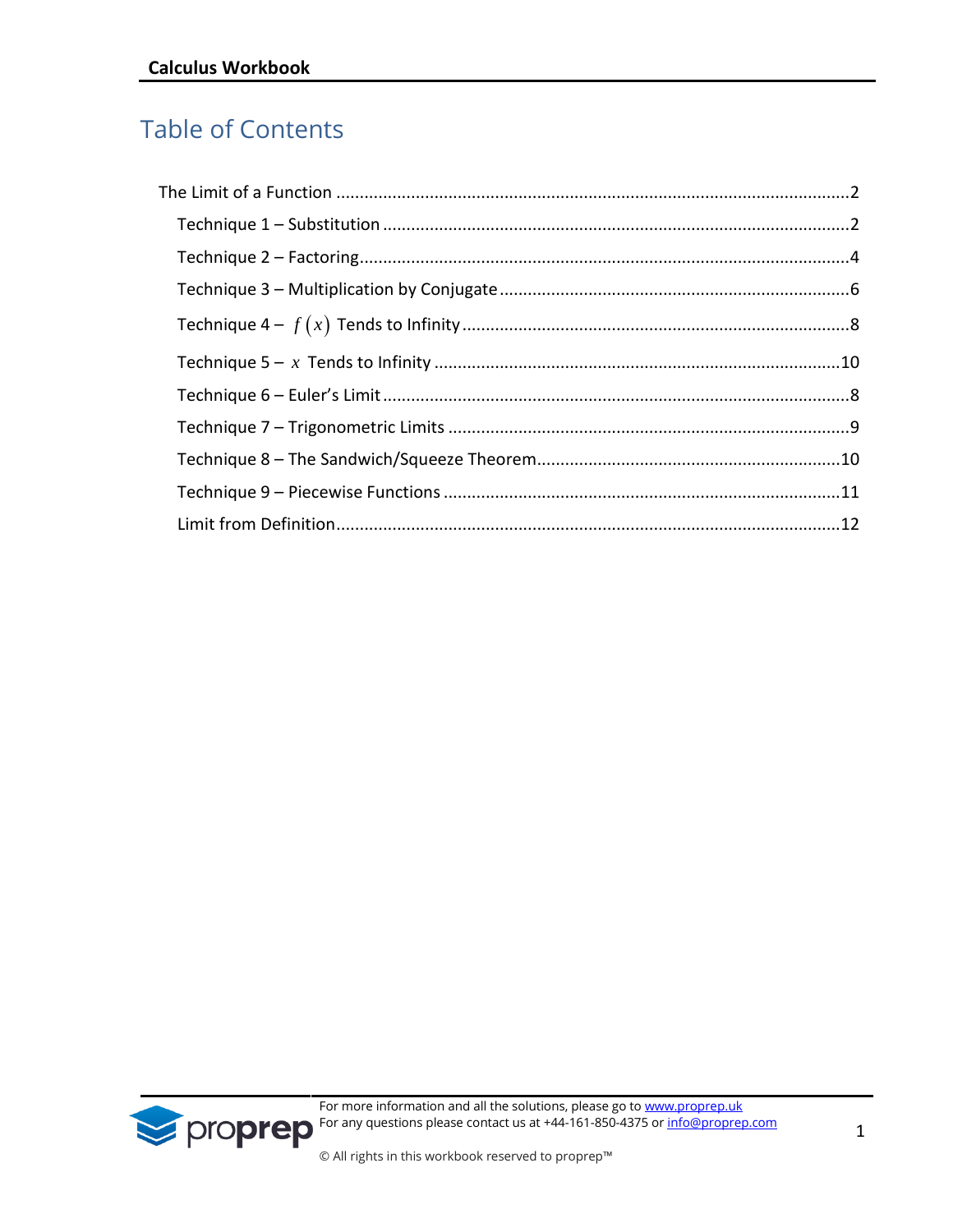## <span id="page-2-0"></span>**The Limit of a Function**

#### <span id="page-2-1"></span>**Technique 1 – Substitution**

#### **Questions**

Find the following limits if possible:

**1)** 
$$
\lim_{x \to 4} x^2 + x + 1
$$
 **2)**  $\lim_{x \to 10} \frac{x + 1}{x + 2}$  **3)**  $\lim_{x \to 1^+} \sqrt{x + 3}$  **4)**  $\lim_{x \to 100} 20$ 



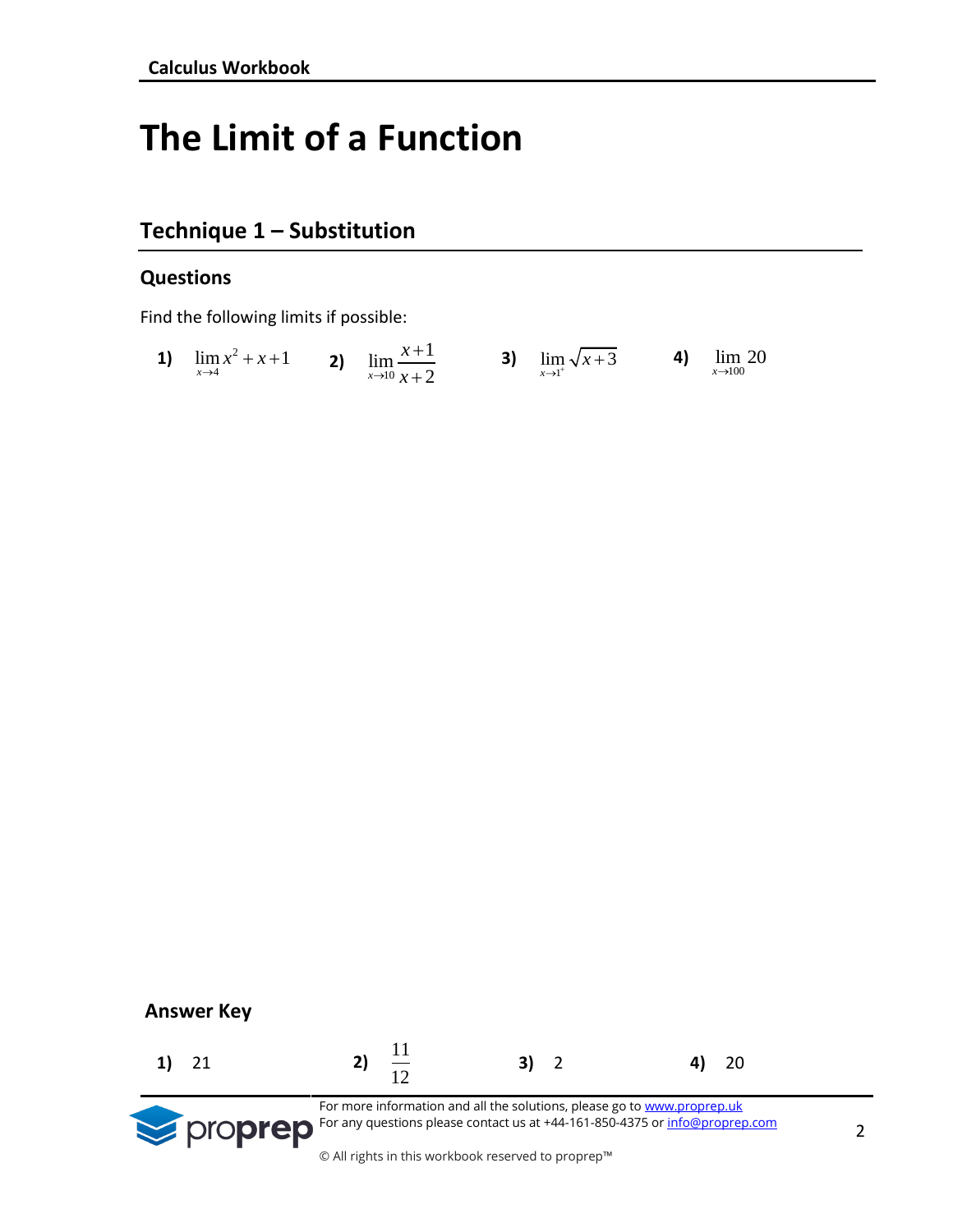## <span id="page-3-0"></span>**Technique 2 – Factoring**

#### **Questions**

Find the following limits if possible:

1) 
$$
\lim_{x \to 3} \frac{x^2 - x - 6}{x^2 - 9}
$$
  
3) 
$$
\lim_{x \to 1} \frac{x^7 - x}{x - 1}
$$

2) 
$$
\lim_{x \to 5} \frac{2x^2 - 50}{2x^2 + 3x - 35}
$$
  
4) 
$$
\lim_{x \to 1} \frac{x^n - x}{x - 1}
$$
  $n > 1$ 

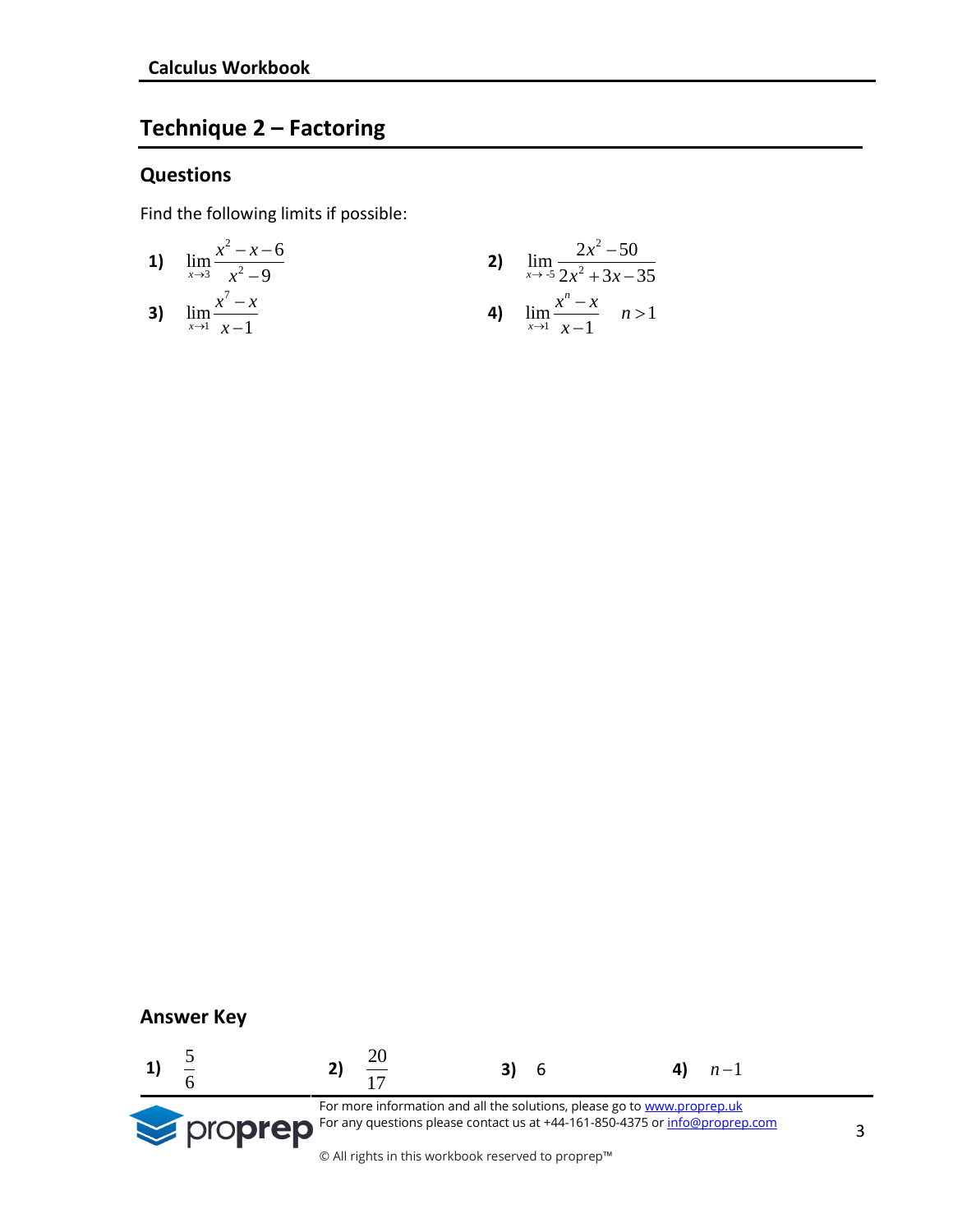## <span id="page-4-0"></span>**Technique 3 – Multiplication by Conjugate**

#### **Questions**

Calculate the following limits if possible:

1) 
$$
\lim_{x \to 1} \frac{1 - \sqrt{x}}{1 - x}
$$
  
\n2) 
$$
\lim_{x \to 3} \frac{x - 3}{\sqrt{x + 1 - 2}}
$$
  
\n3) 
$$
\lim_{x \to 3} \frac{3 - \sqrt{x + 6}}{2x - 6}
$$
  
\n4) 
$$
\lim_{x \to 1} \frac{\sqrt{x^2 + x + 2} - 2}{x^2 - 1}
$$
  
\n5) 
$$
\lim_{x \to 4} \frac{\sqrt{2x + 1} - \sqrt{x + 5}}{x - 4}
$$
  
\n6) 
$$
\lim_{x \to 1} \frac{2 - \sqrt{3x + 1}}{1 - \sqrt{x - 1}}
$$

**7)** 
$$
\lim_{x \to 1} \frac{1 - \sqrt[3]{x}}{1 - x}
$$

#### **Answer Key**

| 1) $\frac{1}{2}$ | 2) 4             | 3) $-\frac{1}{12}$ | 4) $\frac{3}{8}$ |  |
|------------------|------------------|--------------------|------------------|--|
| 5) $\frac{1}{6}$ | 6) $\frac{3}{4}$ | 7) $\frac{1}{3}$   |                  |  |

For more information and all the solutions, please go to [www.proprep.uk](http://www.proprep.uk/) **Solutions** COMPTED For any questions please contact us at +44-161-850-4375 or [info@proprep.com](mailto:info@proprep.com)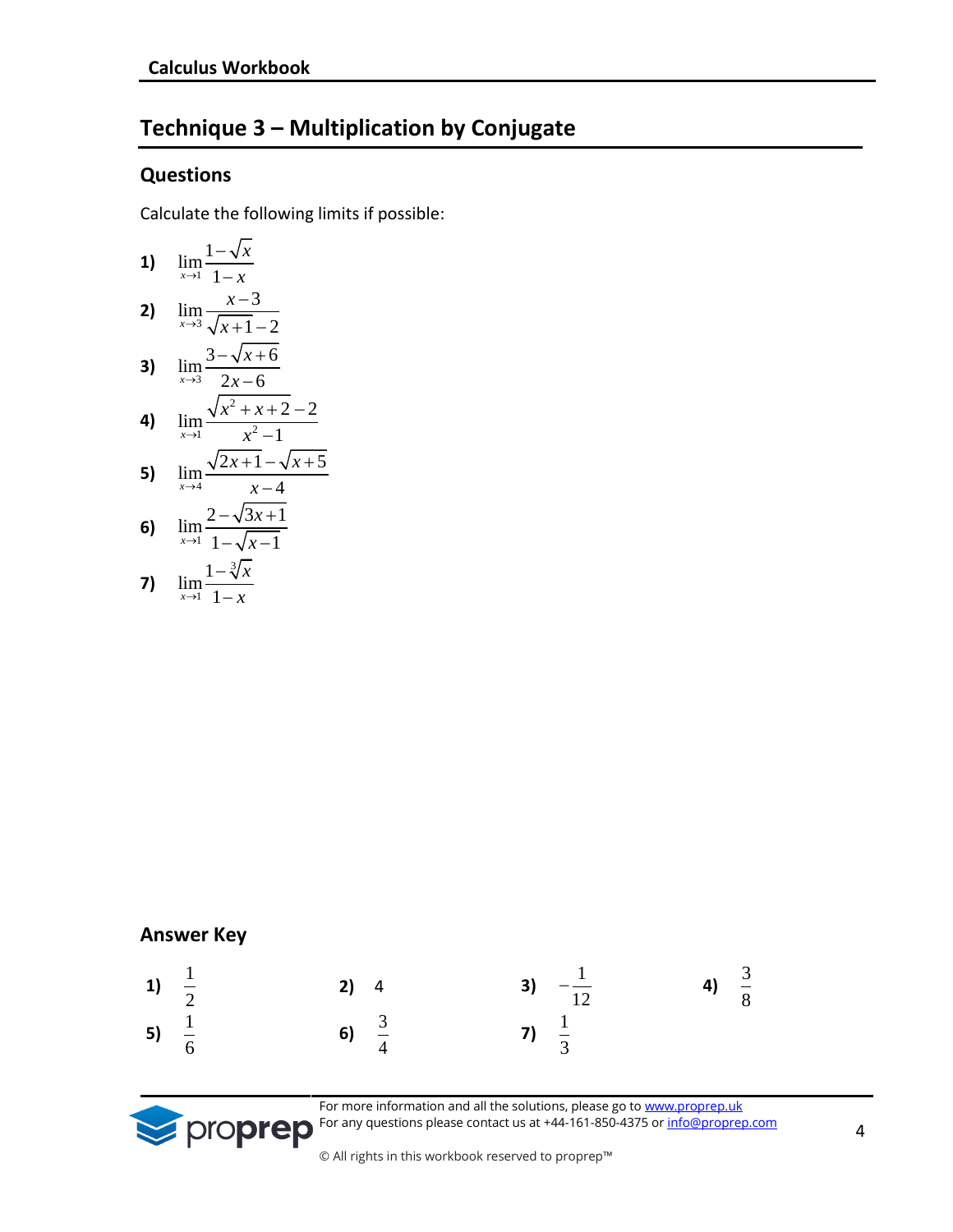## <span id="page-5-0"></span>Technique 4 –  $f(x)$  Tends to Infinity

#### **Questions**

Calculate the following limits if possible:

1) 
$$
\lim_{x\to0} \frac{x^2 + 4}{x}
$$
  
\n2) 
$$
\lim_{x\to2} \frac{(x-1)^2}{x-2}
$$
  
\n3) 
$$
\lim_{x\to2} \frac{x^2 - 1}{(x-2)(x-5)}
$$
  
\n4) 
$$
\lim_{x\to0^+} \frac{\ln x}{x}
$$
  
\n5) 
$$
\lim_{x\to2} -\frac{1}{2} \ln(2-x)
$$
  
\n6) 
$$
\lim_{x\to0^+} ((\ln x)^2 + x(\ln x - 3))
$$
  
\n7) 
$$
\lim_{x\to0} e^{\frac{1}{x}}
$$
  
\n8) 
$$
\lim_{x\to0} \frac{1}{1+2^{\frac{1}{x}}}
$$
  
\n9) 
$$
\lim_{x\to0} \frac{1}{1+2^{\frac{1}{x}}}
$$
  
\n10) 
$$
\lim_{x\to0} \frac{1}{1+2^{\frac{1}{x}}}
$$

**11)**  $\lim_{x \to \infty} \ln x \cdot \cot x$  $x \rightarrow 0^+$ 

#### **Answer Key**

| 1) No limit | 2) No limit | 3) No limit | $4) -\infty$ | 5) $\infty$   | 6) $\infty$ |
|-------------|-------------|-------------|--------------|---------------|-------------|
| 7) No limit | 8) 0        | 9) 1        | 10) No limit | 11) $-\infty$ |             |

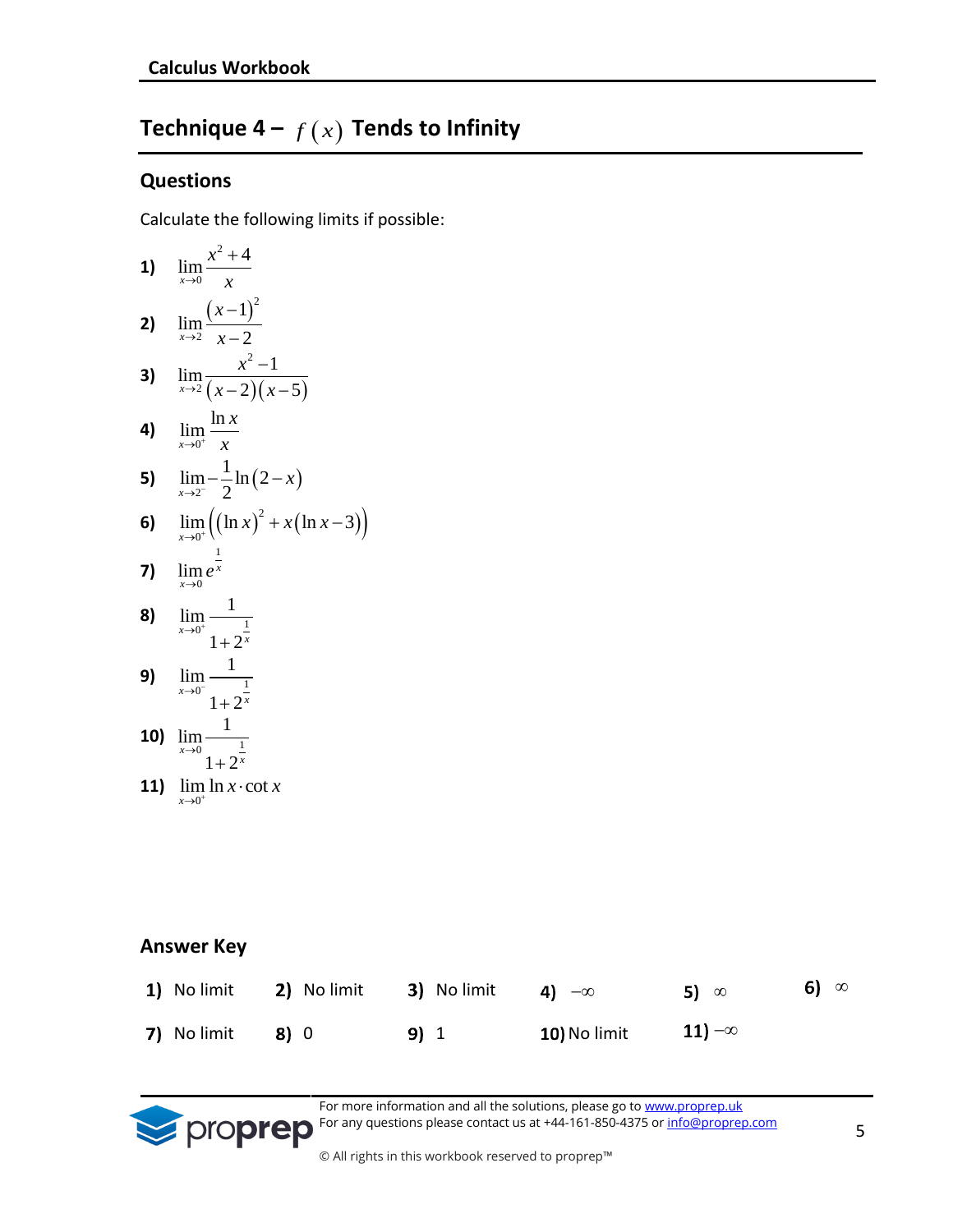## <span id="page-6-0"></span>**Technique 5 –** *x* **Tends to Infinity**

#### **Questions**

Find the following limits if possible:

1) 
$$
\lim_{x \to \infty} (e^{-x})^{\ln x}
$$
  
\n2)  $\lim_{x \to \infty} \arctan(x) + e^{x}$   
\n3)  $\lim_{x \to \infty} \frac{4x^2 + 2}{x^2 + 1000x}$   
\n4)  $\lim_{x \to \infty} \frac{x^4 + 2x^2 + 6}{3x^2 + 10x}$   
\n5)  $\lim_{x \to \infty} \frac{x^4 + 2x^2 + 6}{3x^3 + 10x}$   
\n6)  $\lim_{x \to \infty} \left( \frac{x^2 - 5x + 6}{2x + 10} - \frac{x}{2} \right)$   
\n7)  $\lim_{x \to \infty} \frac{\sqrt{x^2 + 1}}{x}$   
\n8)  $\lim_{x \to \infty} \frac{\sqrt{x^2 + 1}}{x}$   
\n9)  $\lim_{x \to \infty} \frac{\sqrt{9x^6 - 5x}}{x^3 - 2x^2 + 1}$   
\n10)  $\lim_{x \to \infty} \frac{3\sqrt{x^4 + 2x^2 + 6 + 27x^6}}{\sqrt{3x^3 + 10x + 4x^4}}$   
\n11)  $\lim_{x \to \infty} \frac{\sqrt{x + 2} - \sqrt{3x - 3}}{\sqrt{4x + 1} - \sqrt{5x - 1}}$   
\n12)  $\lim_{x \to \infty} \frac{16^x + 4^{x+1}}{2^{4x + 2} + 2^{x+3}}$   
\n13)  $\lim_{x \to \infty} \frac{4 \cdot 9^x + 3^{x+1}}{81^{0.5x} + 3^{x+3}}$   
\n14)  $\lim_{x \to \infty} \frac{4 \cdot 9^x + 3^{x+1}}{4 \cdot 9^x + 3^{x+3}}$   
\n15)  $\lim_{x \to \infty} \sqrt{\frac{4x^2 + 2}{x^2 + 1000x}}$   
\n16)  $\lim_{x \to \infty} \left[ \frac{3x^3 - 5x - 1}{x^3 - 2x^2 + 1} \right]$   
\n17)  $\lim_{x \to \infty} e^{\frac{x^4 + 2x^2 +$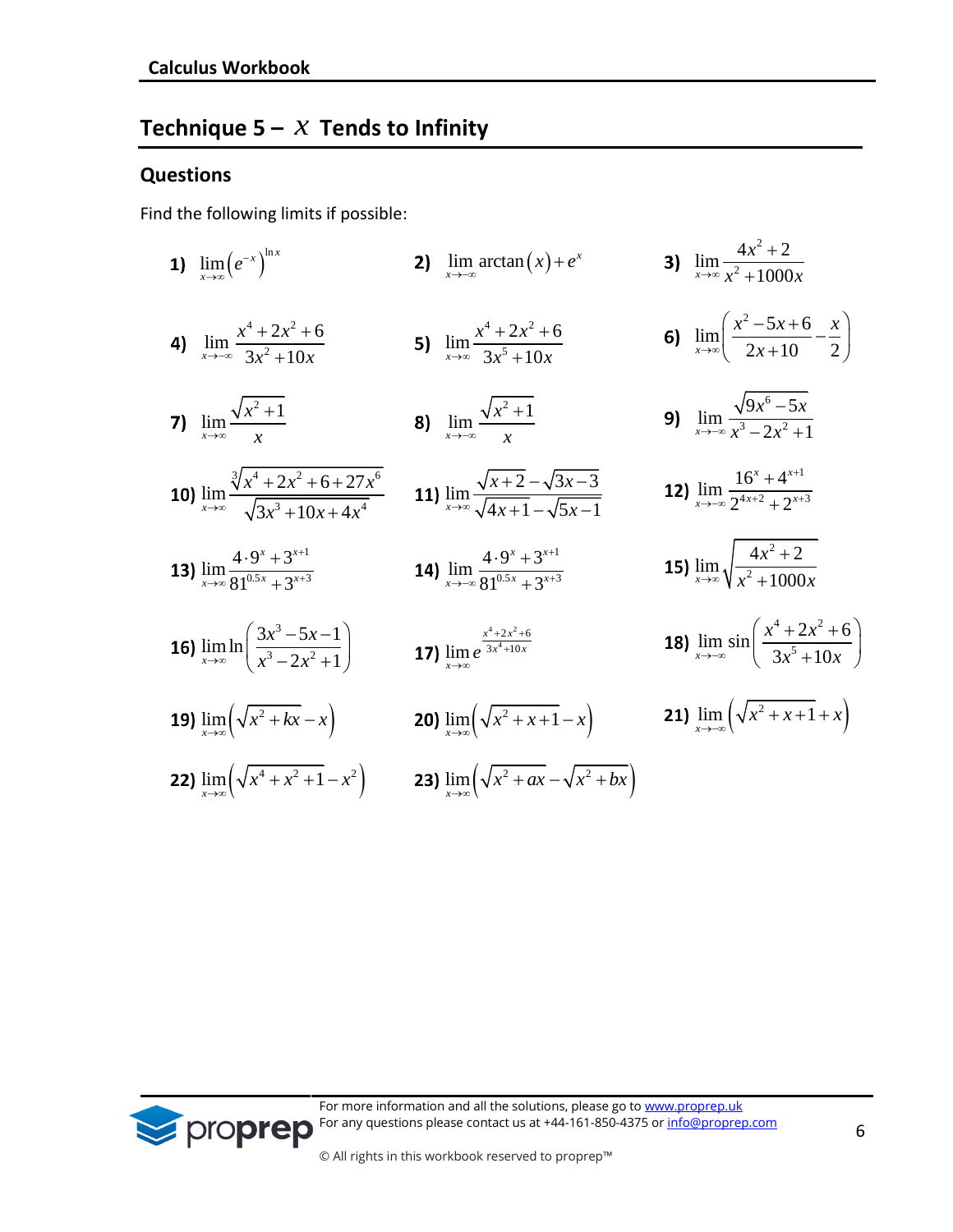#### **Answer Key**

| 1) 0              | 2) $-\frac{\pi}{2}$                 | 3) 4               |
|-------------------|-------------------------------------|--------------------|
| 4) $-\infty$      | 5)0                                 | $6) -5$            |
| 7) 1              | $8) -1$                             | $9) -3$            |
| 10) $\frac{3}{2}$ | 11) $\frac{1-\sqrt{3}}{2-\sqrt{3}}$ | 12)0               |
| 13)4              | 14) $\frac{1}{9}$                   | 15)2               |
| 16) $ln 3$        | 17) $e^{\frac{1}{3}}$               | 18)0               |
| 19) $\frac{k}{2}$ | 20) $\frac{1}{2}$                   | 21) $-\frac{1}{2}$ |
| 22) $\frac{1}{2}$ | 23) $\frac{a-b}{2}$                 |                    |



For more information and all the solutions, please go to [www.proprep.uk](http://www.proprep.uk/) For any questions please contact us at +44-161-850-4375 or [info@proprep.com](mailto:info@proprep.com)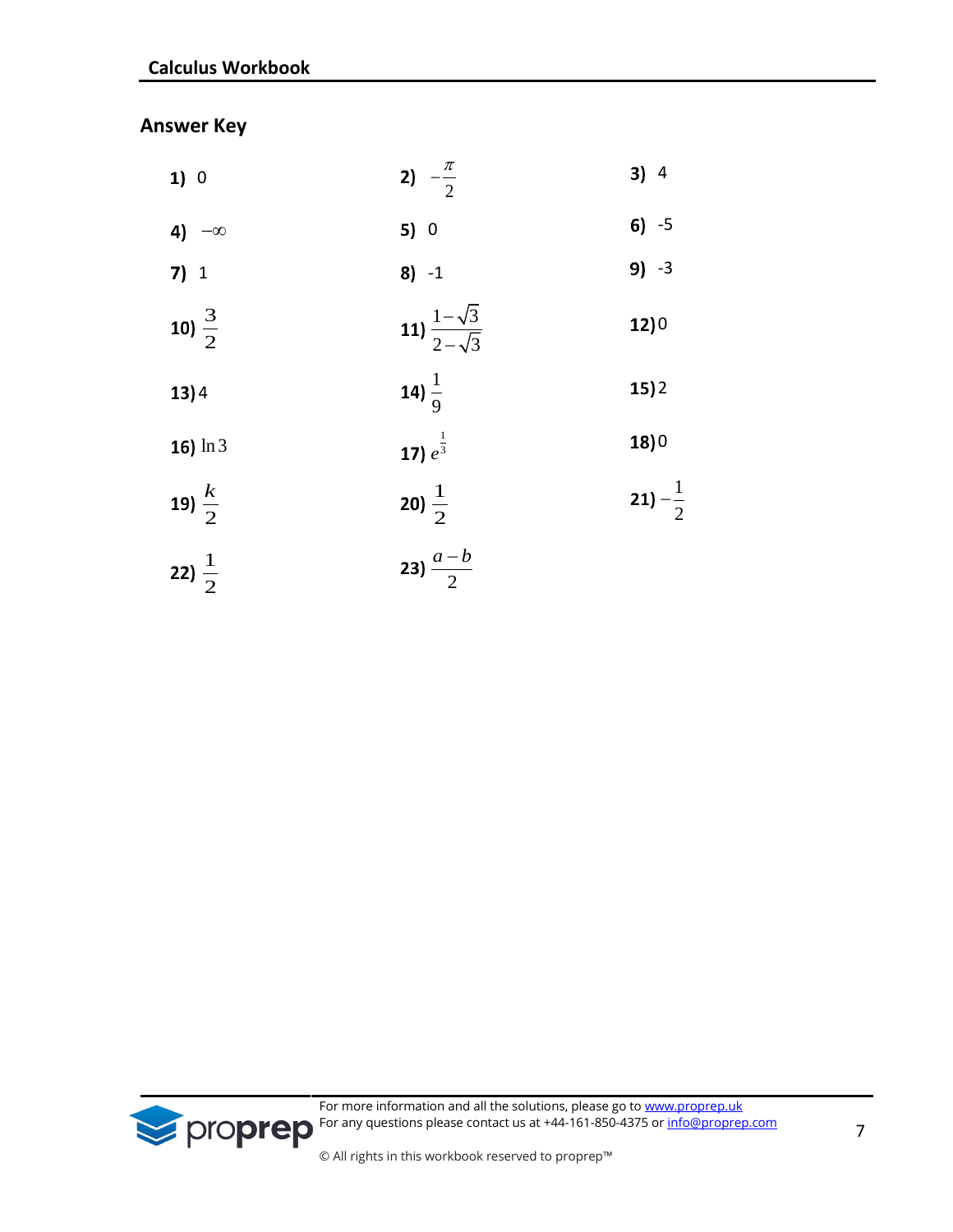## <span id="page-8-0"></span>**Technique 6 – Euler's Limit**

#### **Questions**

Find the following limits if possible:

1) 
$$
\lim_{x \to -\infty} \left( 1 + \frac{1}{2x} \right)^x
$$
  
\n2)  $\lim_{x \to -\infty} \left( 1 + \frac{1}{x^2} \right)^x$   
\n3)  $\lim_{x \to \infty} \left( \frac{x+2}{x} \right)^x$   
\n4)  $\lim_{x \to \infty} \left( 1 - \frac{1}{x^2} \right)^{x^2-1}$   
\n5)  $\lim_{x \to \infty} \left( \frac{2x+3}{2x-3} \right)^x$   
\n6)  $\lim_{x \to \infty} (1 + \sin x)^{\frac{1}{x}}$   
\n7)  $\lim_{x \to \infty} \left( \frac{2x+3}{2x-3} \right)^x$   
\n8)  $\lim_{x \to \infty} \left( \frac{x^2 + x + 1}{x^2 + x + 4} \right)^{4x^2}$   
\n9)  $\lim_{x \to \infty} \left( 1 + \tan \frac{1}{x} \right)^x$ 

#### **Answer Key**

| 1) $\sqrt{e}$ | 2) 1     | <b>3)</b> $e^2$     | <b>4)</b> $e^{-1}$ | 5) $e^3$ |
|---------------|----------|---------------------|--------------------|----------|
| 6) e          | 7) $e^3$ | <b>8)</b> $e^{-12}$ | 9) $e$             |          |



For more information and all the solutions, please go to [www.proprep.uk](http://www.proprep.uk/) **Solutions** COMPTED For any questions please contact us at +44-161-850-4375 or [info@proprep.com](mailto:info@proprep.com)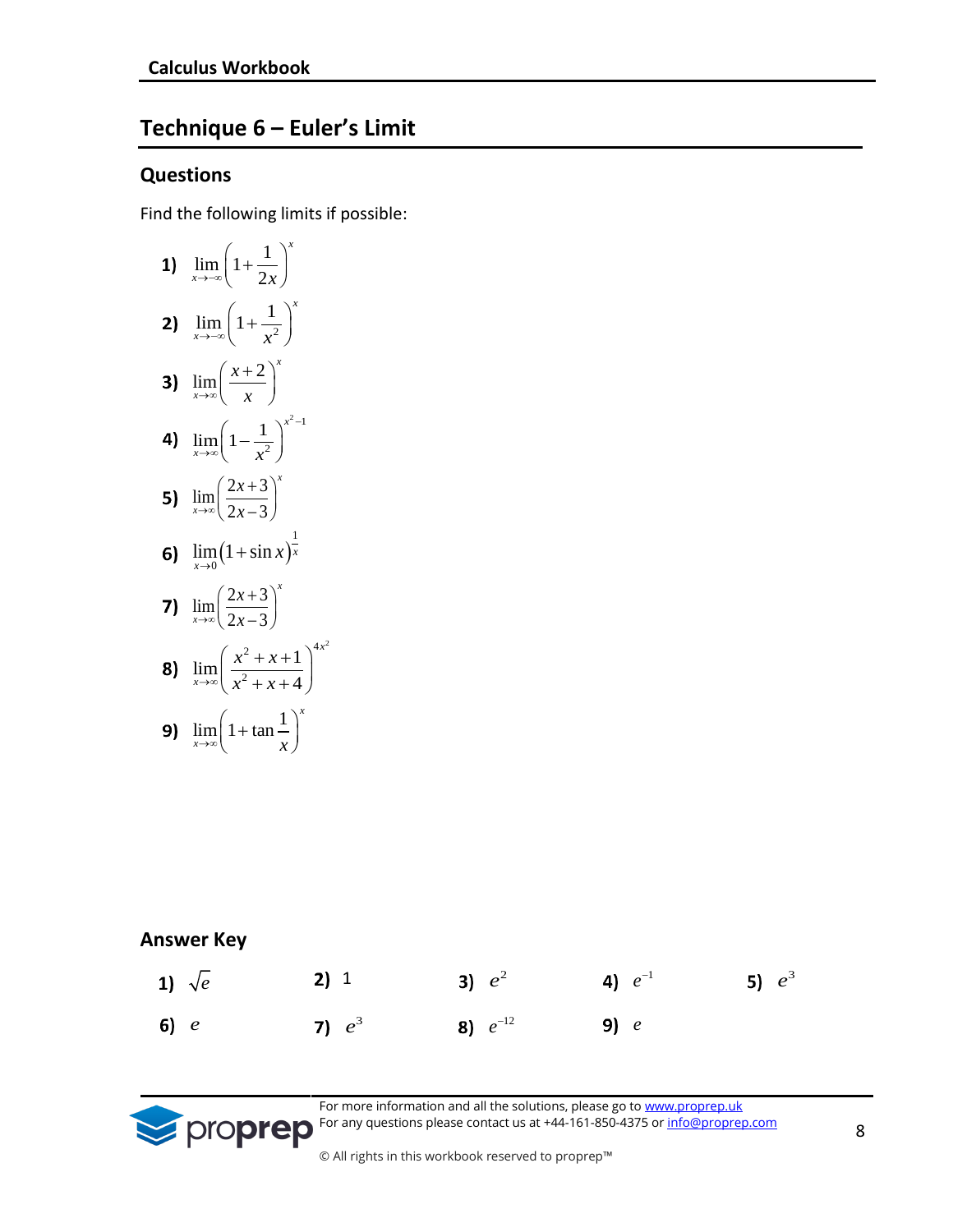## <span id="page-9-0"></span>**Technique 7 – Trigonometric Limits**

#### **Questions**

Find the following limits if possible:

1) 
$$
\lim_{x \to 0} \frac{\sin(3x)}{4x}
$$
  
\n2) 
$$
\lim_{x \to 0} \frac{\sin(3x)}{\sin(4x)}
$$
  
\n3) 
$$
\lim_{x \to 0} \frac{x \cos(x)}{\sin(2x)}
$$
  
\n4) 
$$
\lim_{x \to 0} \frac{1 - \cos(x)}{x^2}
$$
  
\n5) 
$$
\lim_{x \to 0} \frac{\tan(x) \sin(x)}{x}
$$
  
\n6) 
$$
\lim_{x \to 0} \frac{\sqrt{1 - \sin(x)} - \sqrt{\cos(x)}}{x}
$$
  
\n7) 
$$
\lim_{x \to 0} \frac{1 - \cos(1 - \cos(x))}{x^4}
$$
  
\n8) 
$$
\lim_{x \to 0} \frac{3 \sin(x) - \sin(3x)}{x^3}
$$
  
\n9) 
$$
\lim_{x \to 0} \frac{1 - \sqrt{\cos(x)}}{x^2}
$$

#### **Answer Key**

| 1) $\frac{3}{4}$ | 2) $\frac{3}{4}$ | 3) $\frac{1}{2}$ | 4) $\frac{1}{2}$ | 5) $\frac{1}{2}$ |
|------------------|------------------|------------------|------------------|------------------|
| 6) $\frac{1}{2}$ | 7) $\frac{1}{8}$ | 8)4              | 9) $\frac{1}{4}$ |                  |

For more information and all the solutions, please go to [www.proprep.uk](http://www.proprep.uk/) **Solutions** COMPTED For any questions please contact us at +44-161-850-4375 or [info@proprep.com](mailto:info@proprep.com)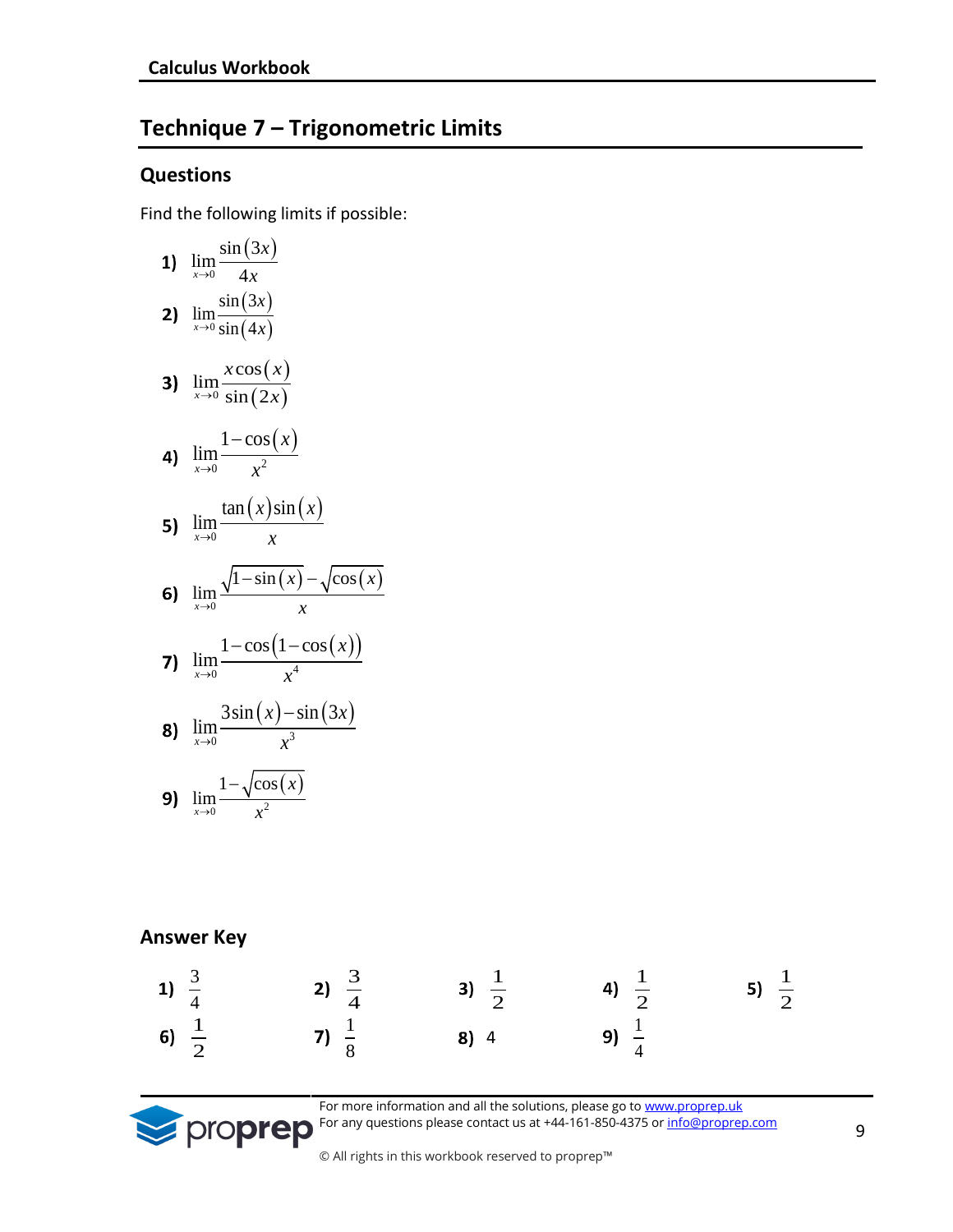## <span id="page-10-0"></span>**Technique 8 – The Sandwich/Squeeze Theorem**

#### **Questions**

Find the following limits if possible:

1) 
$$
\lim_{x \to \infty} \frac{\sin x}{x}
$$
  
\n2) 
$$
\lim_{x \to \infty} \frac{\cos(2x+1)}{x}
$$
  
\n3) 
$$
\lim_{x \to \infty} \frac{3x + \sin x}{4x + \cos x}
$$
  
\n4) 
$$
\lim_{x \to \infty} \frac{3x^2 + x + \sin 2x}{x^2 + \cos 3x}
$$
  
\n5) 
$$
\lim_{x \to 0} x \cdot \sin\left(\frac{1}{x}\right)
$$
  
\n6) 
$$
\lim_{x \to 0} x^2 \cdot \cos(\ln x^2)
$$
  
\n7) 
$$
\lim_{x \to \infty} \frac{3x + \arctan(2x-3)}{4x + \arctan(x - \ln x)}
$$
  
\n8) 
$$
\lim_{x \to \infty} \frac{x}{2^x + 3^x + 4^x}
$$

$$
9) \quad \lim_{x\to\infty}\frac{1}{x}[x]
$$

#### **Answer Key**

| 1) 0             | 2) 0 |      | 3) $\frac{3}{4}$ |
|------------------|------|------|------------------|
| 4) 3             | 5) 0 | 6) 0 |                  |
| 7) $\frac{3}{4}$ | 8) 4 | 9) 1 |                  |

For more information and all the solutions, please go to [www.proprep.uk](http://www.proprep.uk/) proprep For any questions please contact us at +44-161-850-4375 or [info@proprep.com](mailto:info@proprep.com)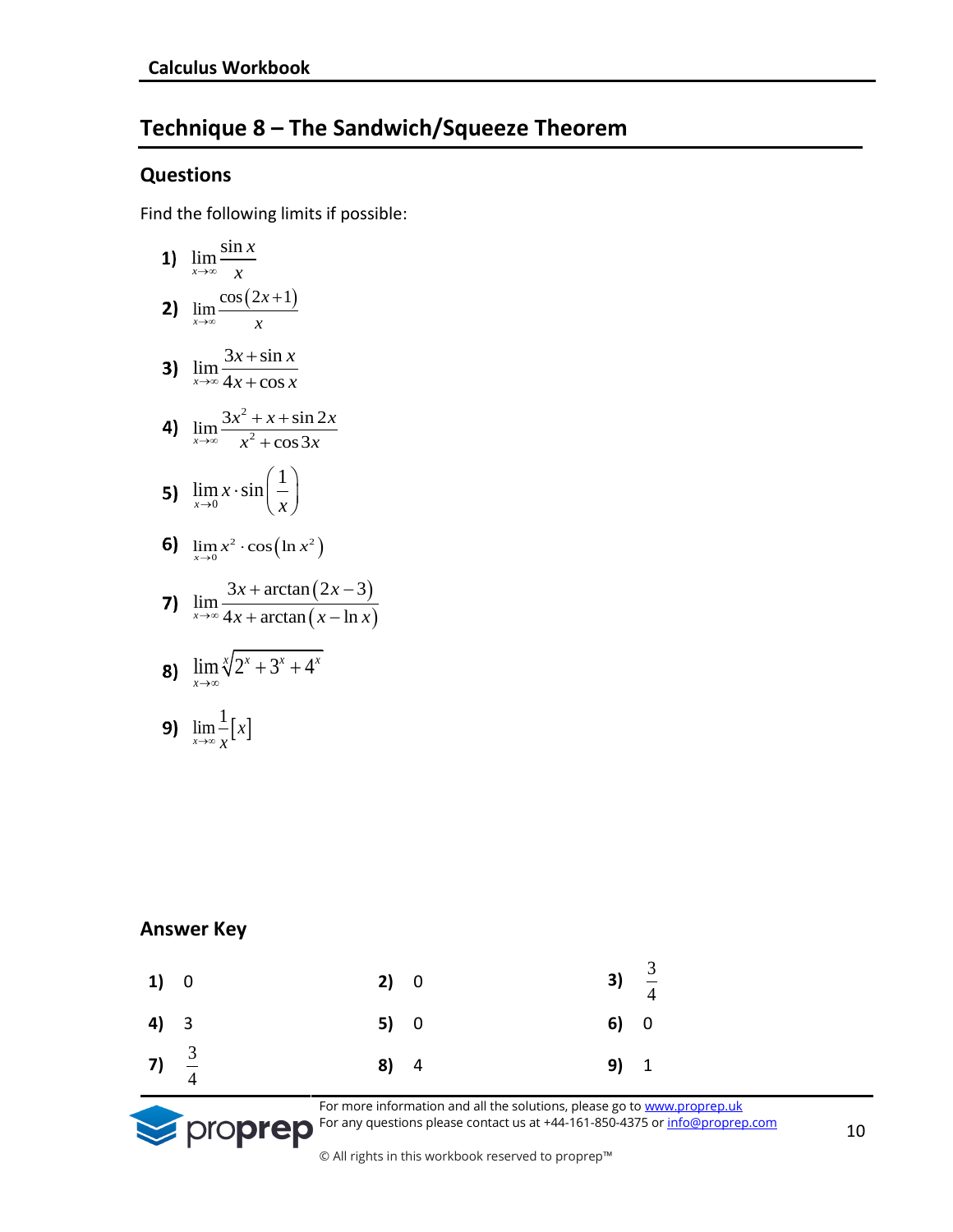## <span id="page-11-0"></span>**Technique 9 – Piecewise Functions**

#### **Questions**

Find the following limits if possible:

1) 
$$
\lim_{x \to 0} f(x) ; f(x) = \begin{cases} \frac{\sin 4x}{x} & x > 0 \\ 4 + e^{\frac{1}{x}} & x < 0 \end{cases}
$$

2) 
$$
\lim_{x \to 1} f(x) ; f(x) = \begin{cases} \frac{x^2 + x - 2}{x - 1} & x > 1 \\ \frac{x - 1}{\sqrt{x - 1}} & x < 1 \end{cases}
$$

$$
3) \ \ \lim_{x\to 0}\frac{f^x}{x}
$$

4) 
$$
\lim_{x \to \infty} \frac{|x|}{x}
$$
  
5) 
$$
\lim_{x \to -\infty} \frac{|x|}{x}
$$

#### **Answer Key**

- 1)  $4$
- 2) No limit
- 3) No limit
- 4)  $1$
- $5) -1$

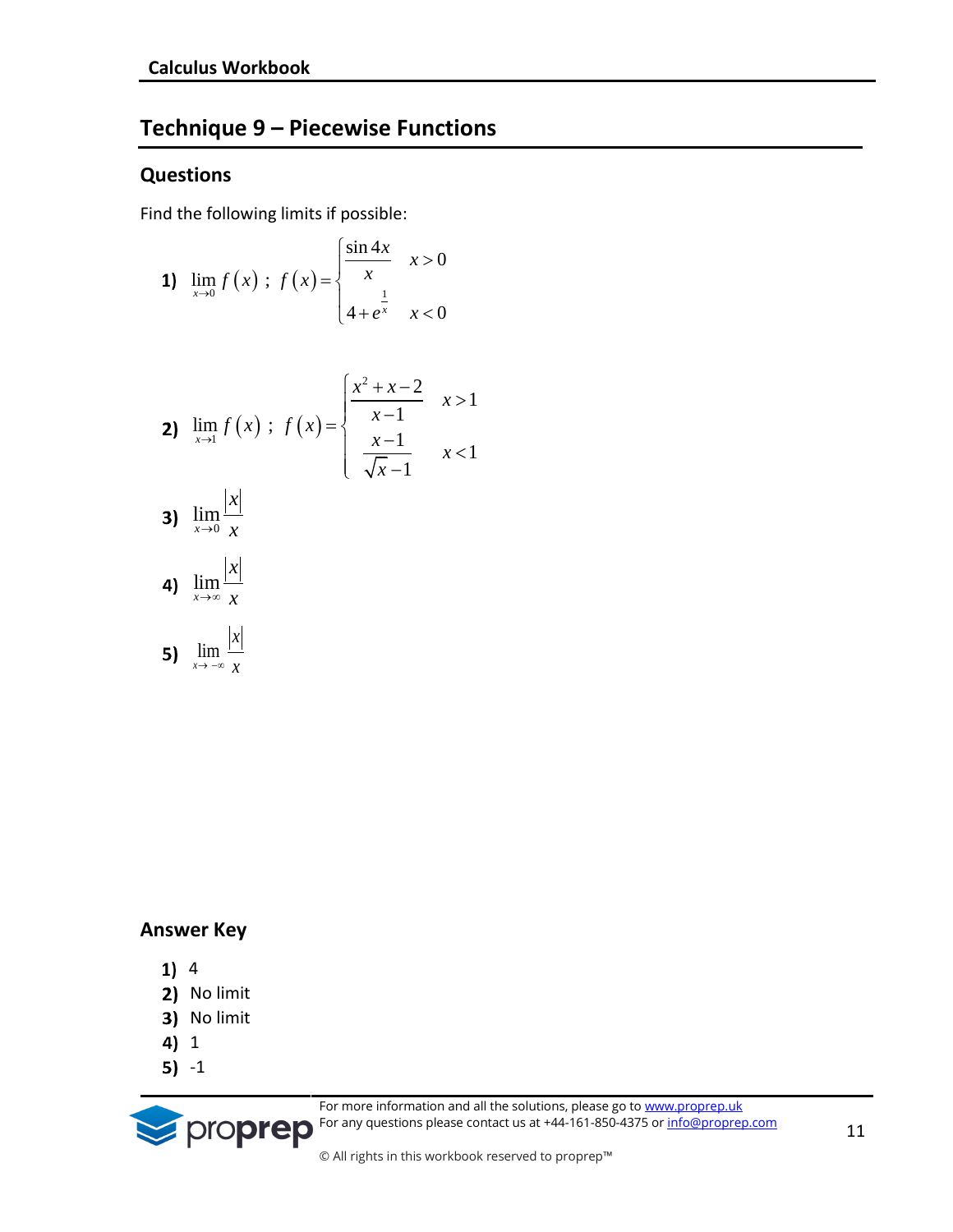## <span id="page-12-0"></span>**Limit from Definition**

#### **Questions**

- **1)** Use the definition of the limit to prove that  $\lim_{x\to 2} (7x+14) = 28$ .
- **2)** Use the definition of the limit to prove that  $\lim x^2$  $\lim_{x\to 3} x^2 = 9$ .
- **3)** Use the definition of the limit to prove that  $\lim_{x \to 0} (x^2 1)$  $\lim_{x\to 1} (x^2 - 1) = 0$ .
- **4)** Use the definition of the limit to prove that  $\lim_{x\to 24} \sqrt{x+1} = 5$ .
- **5)** Use the definition of the limit to prove that  $\lim_{x\to 1}$  $\lim_{n \to \infty} \frac{1}{n} = 1$  $lim_{x\to 1}$   $x$  $= 1$ .

**6)** Use the definition of the limit to prove that  $\lim_{x \to \infty} \sin x = \sin x$ 4  $\lim_{x\to\frac{\pi}{2}}$  4  $\lim_{\pi} \sin x$ π  $\lim_{x \to \frac{\pi}{2}} \sin x = \sin \frac{\pi}{4}.$ 

- **7)** Use the definition of the limit to prove that  $\lim_{x\to 2} \frac{9}{x^2}$  $\lim_{x \to 0} \frac{3+x}{2} = 1$  $\lim_{x\to 2} x^2 + 1$ *x*  $\overline{\rightarrow}$ <sup>2</sup>  $\overline{x}$  $\frac{+x}{\cdot}$  = + .
- **8)** Use the definition of the limit to prove that  $\lim_{x\to 4} \left(\sqrt{4-x}\right) = 0$ .
- **9)** Use the definition of the limit to prove that:

a. 
$$
\lim_{x \to 0^+} \frac{|x|}{x} = 1
$$
  
b. 
$$
\lim_{x \to 0^-} \frac{|x|}{x} = -1
$$

**10)** Use the definition of the limit to prove that  $\lim_{x\to 2} \frac{1}{(x-2)^2}$  $\lim_{x\to 2} \frac{-5}{(x-2)}$  $\frac{-5}{\sqrt{2}} = -\infty$  $\frac{-3}{-2)^2} = -\infty$ .

- **11)** Use the definition of the limit to prove that  $\lim_{x\to 3}$  $\lim \frac{-2}{2}$  $\lim_{x\to 3^{-}}$   $x-3$  $\frac{-2}{2} = \infty$ − .
- **12)** Use the definition of the limit to prove that  $\lim_{x\to 0^+} \ln x = -\infty$ . 0 *x*